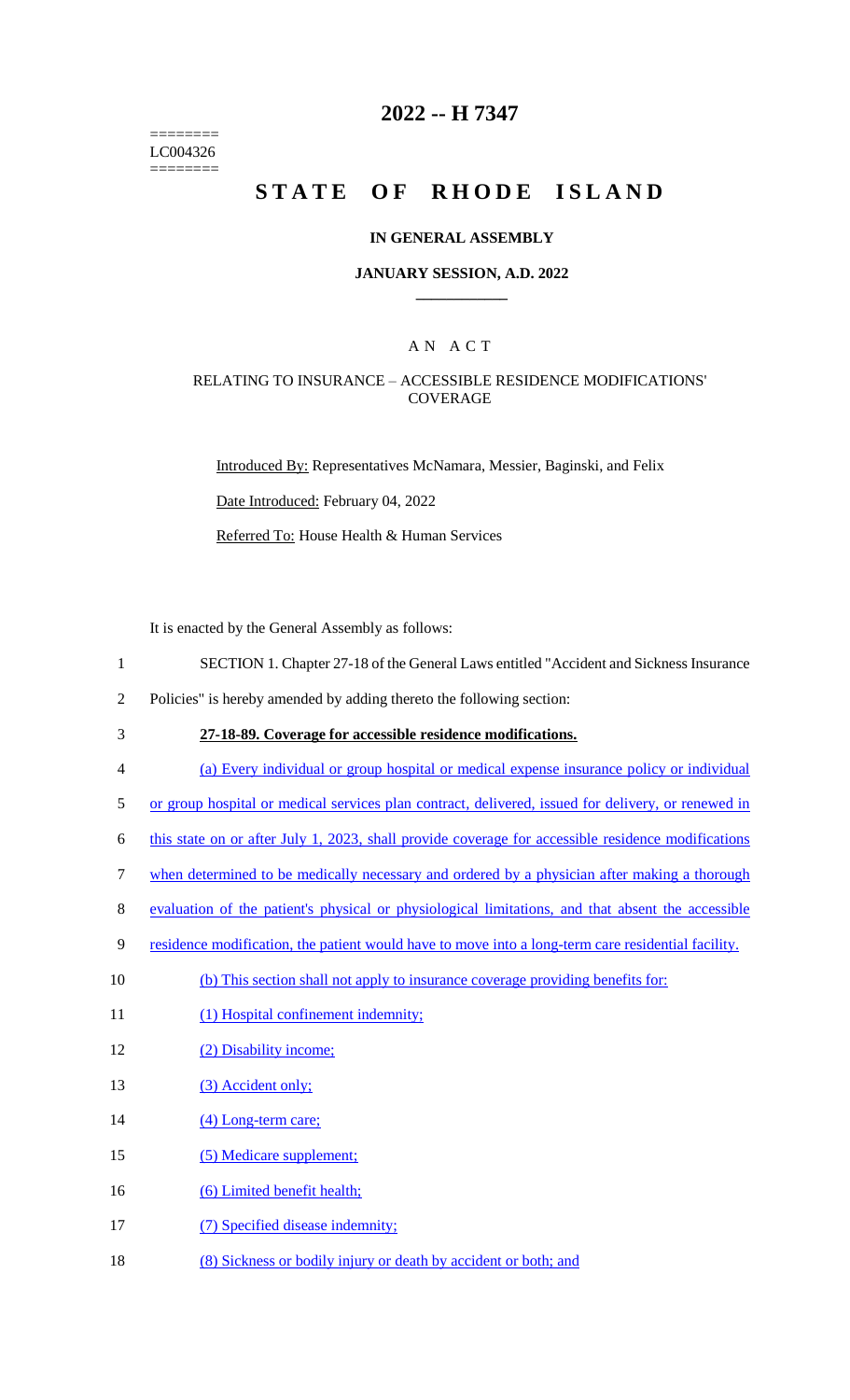(9) Other limited benefit policies. SECTION 2. Chapter 27-19 of the General Laws entitled "Nonprofit Hospital Service Corporations" is hereby amended by adding thereto the following section: **27-19-81. Coverage for accessible residence modifications.**  (a) Every individual or group hospital or medical expense insurance policy or individual or group hospital or medical services plan contract, delivered, issued for delivery, or renewed in this state on or after July 1, 2023, shall provide coverage for accessible residence modifications when determined to be medically necessary and ordered by a physician after making a thorough evaluation of the patient's physical or physiological limitations, and that absent the accessible 10 residence modification, the patient would have to move into a long-term care residential facility. 11 (b) This section shall not apply to insurance coverage providing benefits for: (1) Hospital confinement indemnity; 13 (2) Disability income; 14 (3) Accident only; 15 (4) Long-term care; 16 (5) Medicare supplement; 17 (6) Limited benefit health; 18 (7) Specified disease indemnity; 19 (8) Sickness or bodily injury or death by accident or both; and 20 (9) Other limited benefit policies. SECTION 3. Chapter 27-20 of the General Laws entitled "Nonprofit Medical Service Corporations" is hereby amended by adding thereto the following section: **27-20-77. Coverage for accessible residence modifications.**  (a) Every individual or group hospital or medical expense insurance policy or individual or group hospital or medical services plan contract, delivered, issued for delivery, or renewed in 26 this state on or after July 1, 2023, shall provide coverage for accessible residence modifications when determined to be medically necessary and ordered by a physician after making a thorough evaluation of the patient's physical or physiological limitations, and that absent the accessible residence modification, the patient would have to move into a long-term care residential facility. (b) This section shall not apply to insurance coverage providing benefits for: (1) Hospital confinement indemnity; (2) Disability income; (3) Accident only; (4) Long-term care;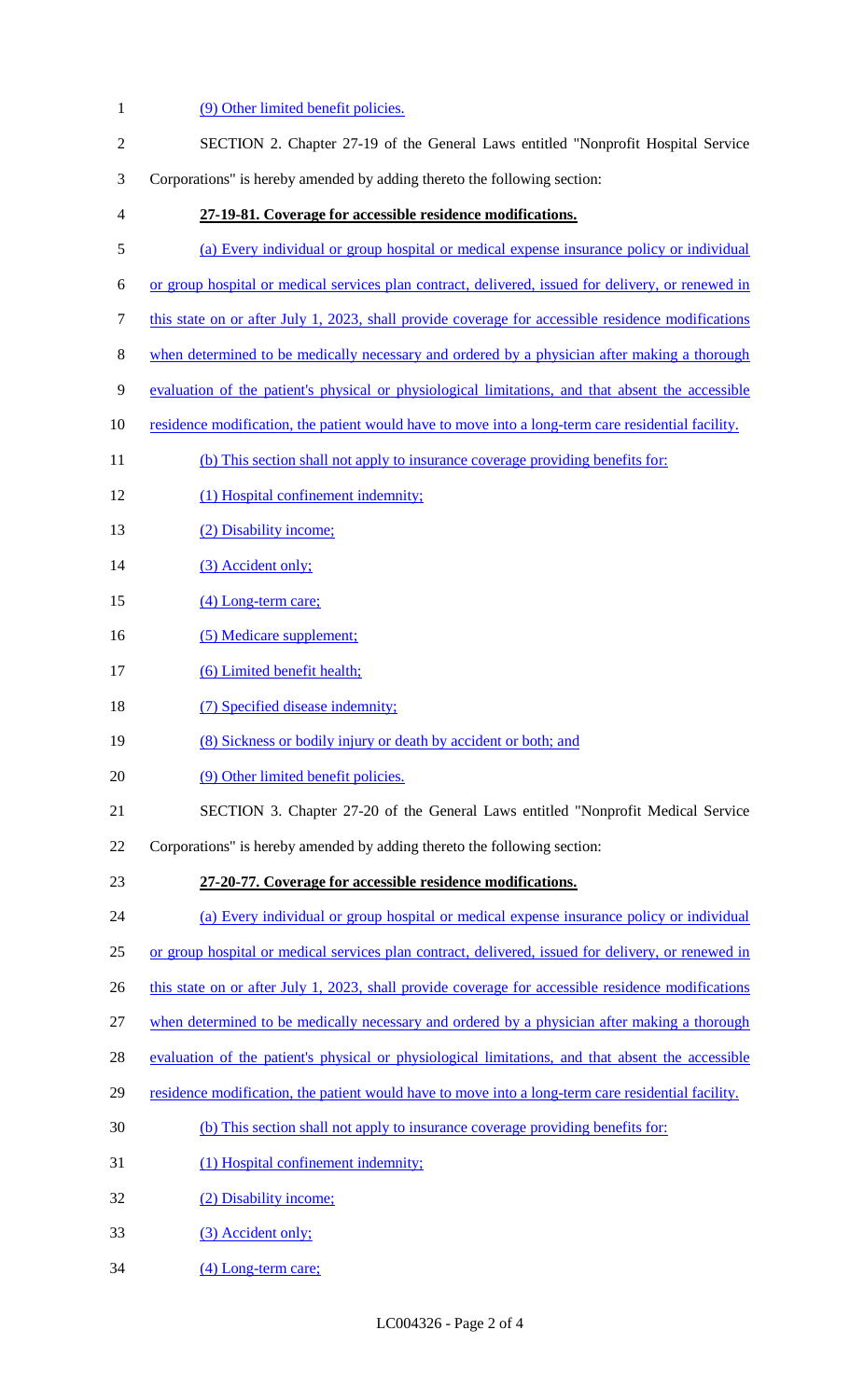- 1 (5) Medicare supplement; 2 (6) Limited benefit health; 3 (7) Specified disease indemnity; 4 (8) Sickness or bodily injury or death by accident or both; and 5 (9) Other limited benefit policies. 6 SECTION 4. Chapter 27-41 of the General Laws entitled "Health Maintenance 7 Organizations" is hereby amended by adding thereto the following section: 8 **27-41-94. Coverage for accessible residence modifications.**  9 (a) Every individual or group hospital or medical expense insurance policy or individual 10 or group hospital or medical services plan contract, delivered, issued for delivery, or renewed in 11 this state on or after July 1, 2023, shall provide coverage for accessible residence modifications 12 when determined to be medically necessary and ordered by a physician after making a thorough 13 evaluation of the patient's physical or physiological limitations, and that absent the accessible 14 residence modification, the patient would have to move into a long-term care residential facility. 15 (b) This section shall not apply to insurance coverage providing benefits for: 16 (1) Hospital confinement indemnity; 17 (2) Disability income; 18 (3) Accident only; 19 (4) Long-term care; 20 (5) Medicare supplement; 21 (6) Limited benefit health; 22 (7) Specified disease indemnity; 23 (8) Sickness or bodily injury or death by accident or both; and 24 (9) Other limited benefit policies.
- 25 SECTION 5. This act shall take effect upon passage.

======== LC004326 ========